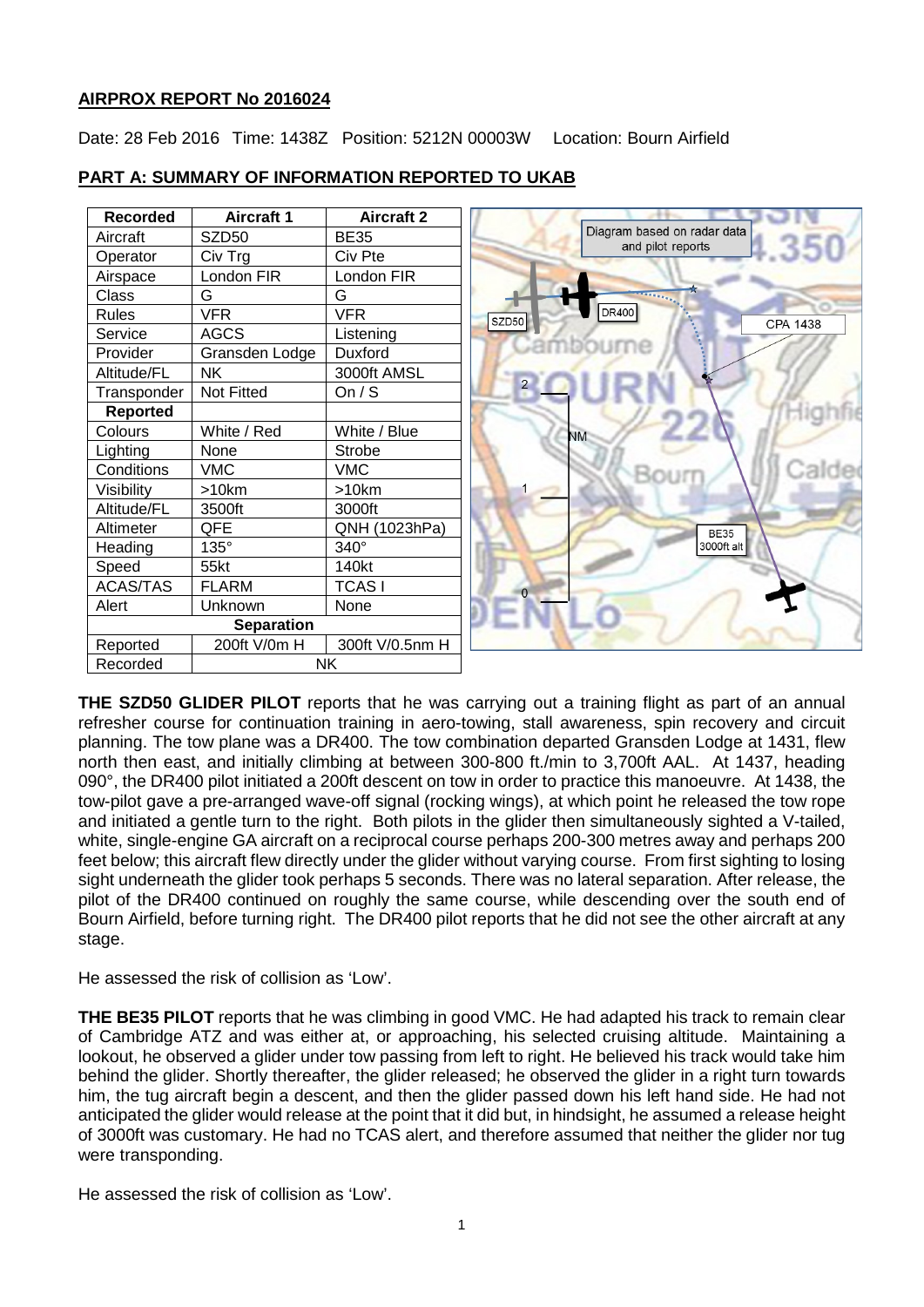## **Factual Background**

The weather at Cambridge was recorded as follows:

METAR EGSC 281420Z 02012KT 9999 BKN045 07/05 Q1023

#### **Analysis and Investigation**

#### **UKAB Secretariat**

The SZD50 and BE35 pilots shared an equal responsibility for collision avoidance and not to operate in such proximity to other aircraft as to create a collision hazard<sup>[1](#page-1-0)</sup>. The BE35 pilot was required to give way to the DR400/SZD50 combination as 'aircraft which are seen to be towing other aircraft or objects' in accordance with the right-of-way rules as follows**[2](#page-1-1)** :

(a) The aircraft that has the right-of-way shall maintain its heading and speed.

(b) An aircraft that is aware that the manoeuvrability of another aircraft is impaired shall give way to that aircraft.

(c) An aircraft that is obliged by the following rules to keep out of the way of another shall avoid passing over, under or in front of the other, unless it passes well clear and takes into account the effect of aircraft wake turbulence.

(1) *Approaching head-on.* When two aircraft are approaching head-on or approximately so and there is danger of collision, each shall alter its heading to the right.

(2) *Converging.* When two aircraft are converging at approximately the same level, the aircraft that has the other on its right shall give way, except as follows:

(i) power-driven heavier-than-air aircraft shall give way to airships, sailplanes and balloons;

(ii) airships shall give way to sailplanes and balloons;

(iii) sailplanes shall give way to balloons;

(iv) power-driven aircraft shall give way to aircraft which are seen to be towing other aircraft or objects.

### **Comments**

### **BGA**

It's always wise to give glider/tug combinations a wide berth; they have limited manoeuvrability and, as seen here, the releasing glider will turn away from the tug immediately to rapidly increase separation. After release, the tow rope will usually be trailing below the tug so passing close below & behind is inadvisable. There is no 'customary' release height for gliders flying outside an organised competition.

#### **Summary**

An Airprox was reported when a SZD50 and a BE35 flew into proximity at 1438 on Sunday  $28<sup>th</sup>$ February 2016. Both pilots were operating under VFR in VMC, the SZD50 pilot in receipt of an Air/Ground Service from Gransden Lodge and the BE35 pilot listening out on Duxford's frequency.

### **PART B: SUMMARY OF THE BOARD'S DISCUSSIONS**

Information available consisted of reports from the pilots of both aircraft.

The Board first discussed the issues surrounding glider aero-tow operations. The gliding member stressed that gliders can release at any height from the tow aircraft and that there was not a 'customary release height' as such, contrary to the perception of the BE35 pilot. That being said, he acknowledged that aero-tows usually did operate to pre-agreed release levels, and that this could result in them using

l

<span id="page-1-0"></span><sup>1</sup> SERA.3205 Proximity.

<span id="page-1-1"></span><sup>2</sup> SERA.3210 Right of Way